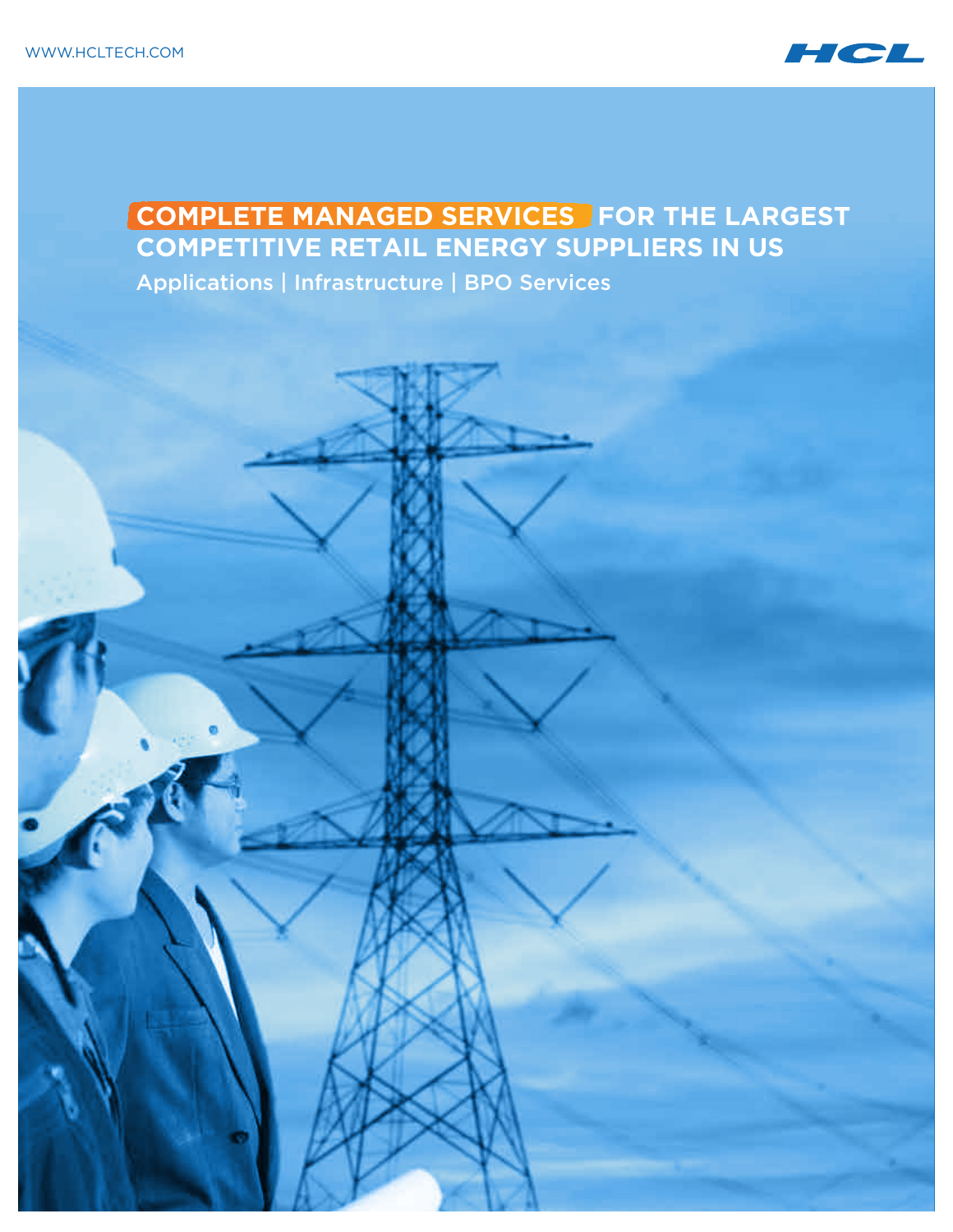#### **ABOUT CUSTOMER**

One of the largest competitive retail energy suppliers in North America with almost 4Mn customers and \$14Bn in annual revenue, with products and offers available in 24 U.S. markets and five Canadian provinces.

## Customer Business Needs & **CHALLENGES**

- **Dunning**
- Winter moratorium
- Financial reporting
- Revenue reporting
- Bad debt managing
- Idle site reporting
- Call center management
- Meter to cash process
- Need to improve customer satisfaction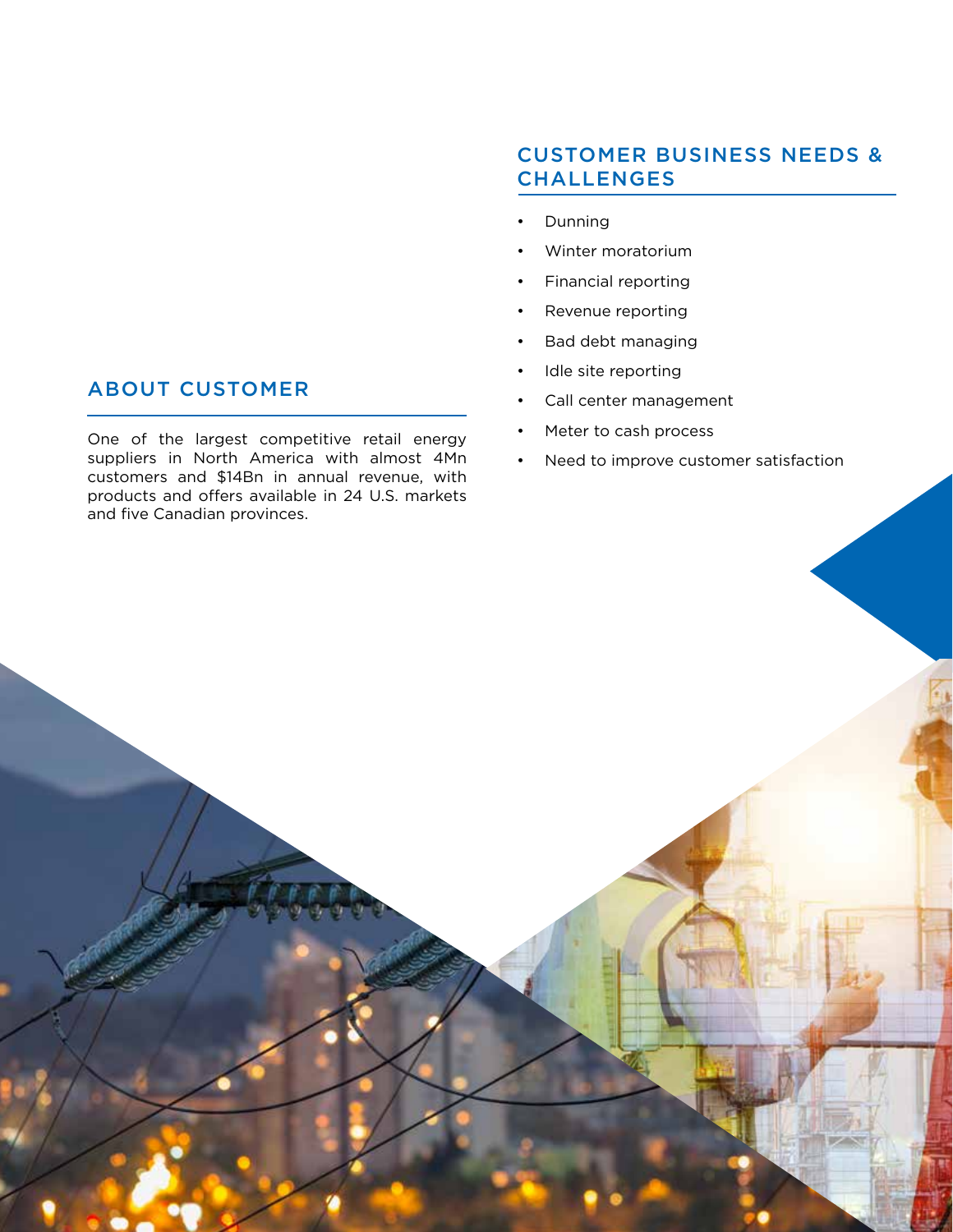### Engagement Background/ Solutions Implemented

- SAP ISU, CRM, and GRC
- BUSINESS WAREHOUSE 7.4 and BOBJ
- SAP solution manager
- GENESYS IVR
- OPEN TEXT, APSE, SNOW, and UPERFORM
- HP ALM
- SAP NETWEAVER and SAP PI
- WEBDISPATCHER and VL TRADER
- REDWOOD

## Uniqueness of Engagement

- HCL provided complete managed network services for regulated as well as deregulated business for Apps and Infrastructure support services
- HCL also provided the BPO services from Guatemala and Manila
- In agreement with client for five years of service for APPS, BPO, and INFRA with an onshore-offshore model



## Key Outcomes/Value Delivered to Customer



**99.95%** bill generation target



100% of invoices and correspondences send to print to vendor by 4 p.m.



**99.99%** system availability, considering system patch/security/version upgraded



**99%** BW data load and reports published by 8 a.m.



**100%** client control certification



**99.77%** tier-2 cases resolved within two business days



Worth **\$6.35M** value idea delivered



Transformation activities – digital and systematic